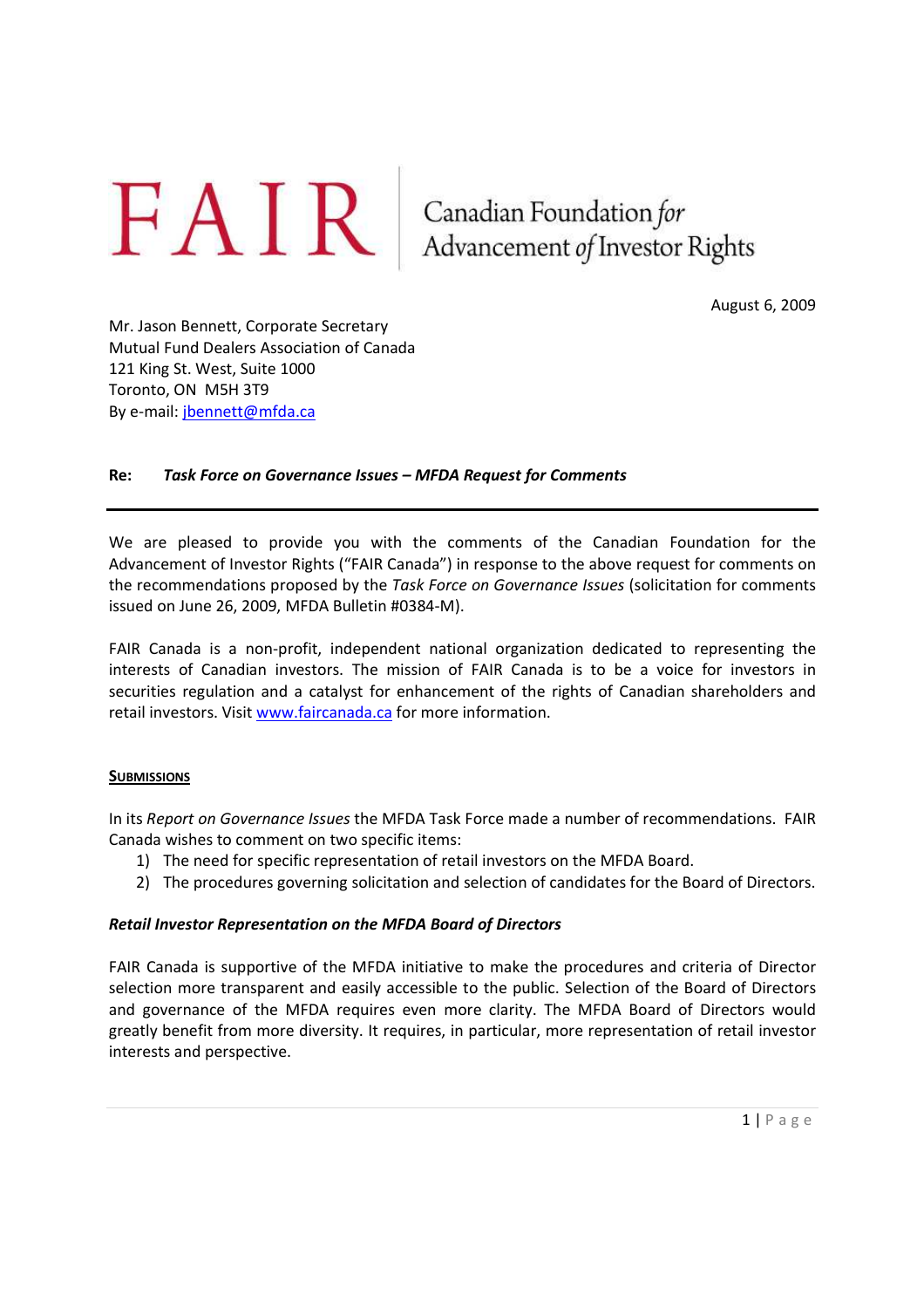The MFDA's declared vision is to raise "the standard of regulation in Canada for the protection of investors through commitment to collaboration, staff excellence and regulatory best practices." Never has the need for such investor protection been greater. To best represent those investors (essentially retail investors), FAIR Canada believes that the MFDA, the mutual funds industry, and all investors would benefit from the express inclusion of two retail investor representatives on the MFDA's Board of Directors.

We have the highest regard for the current members of the MFDA Board. Both the industry representatives and the public directors are people of accomplishment and impressive track records who are serving the public good.

The definition of "Public Director" in the MFDA by-law requires that a Public Director have no affiliation with any of the MFDA members. This definition does not address investor representation among the MFDA Public Directors.

Many current or retired investors with particular experience with or sensitivity to the retail investor perspective could increase the diversity, range of experience and credibility of the MFDA Board. We believe that without such a specific mandate to appoint Public Directors who bring a retail investor perspective, the needs of the people for whom the industry is being regulated too often are not fully understood, get neglected or placed in secondary positions of importance. At least two such representatives are needed to avoid tokenism and the isolation of a single consumer representative.

# *Soliciting Nominees to the MFDA Board*

The Governance Committee identifies and recommends candidates to be nominated as new Directors for the MFDA's Board. Established by the Board of Directors, the Governance Committee is currently composed of four Directors. As a result, the process of selection and nomination of Public Directors is largely self-referential, and lacks both transparency and independence.

The MFDA Task Force recommended that "the MFDA review and improve its process for actively soliciting recommendations for directors of the Board. The Task Force further pointed out that "the number of potential nominees or volunteers to act as Directors has been minimal for some years [...] the MFDA and its Governance Committee needs to be more proactive in soliciting recommendation for nominees." (Recommendation No.8, Report of Task Force on Governance Issues, June 22, 2009.)

To increase the range of potential candidates for the MFDA Board, the Governance Committee should consider consulting investor advocates and even retaining a search firm/organization with a broad mandate to facilitate potential nominee identification. This may assist the members of the Governance Committee who many not personally know qualified people who can represent the retail investor perspective.